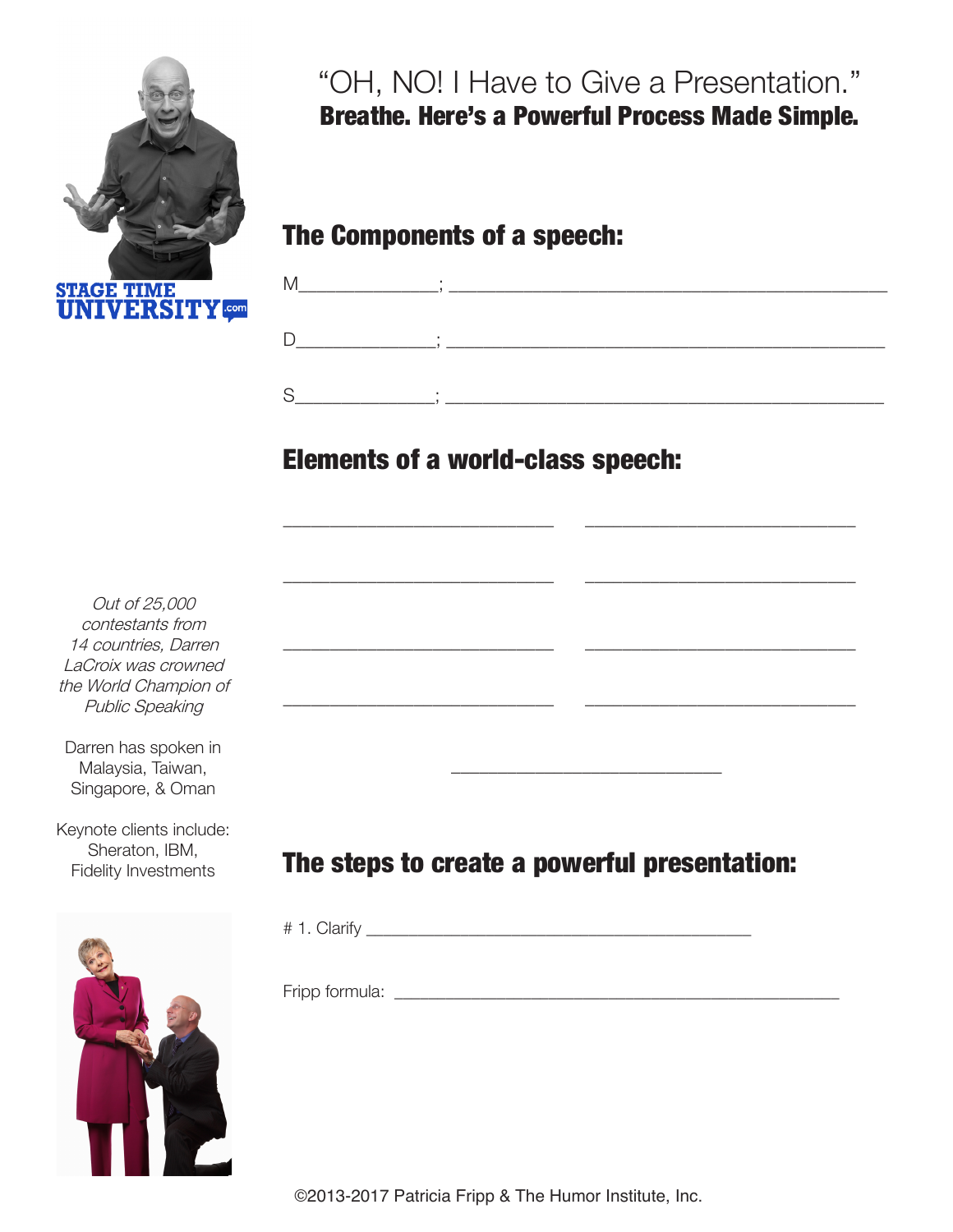# 3. Your \_\_\_\_\_\_\_\_\_\_\_\_\_\_\_\_\_\_\_\_\_\_

#4. Your \_\_\_\_\_\_\_\_\_\_\_\_\_\_\_\_\_\_\_\_\_\_

#5. Prove your \_\_\_\_\_\_\_\_\_\_\_\_\_\_\_\_\_\_\_\_\_\_\_\_\_



 $\blacksquare$ 

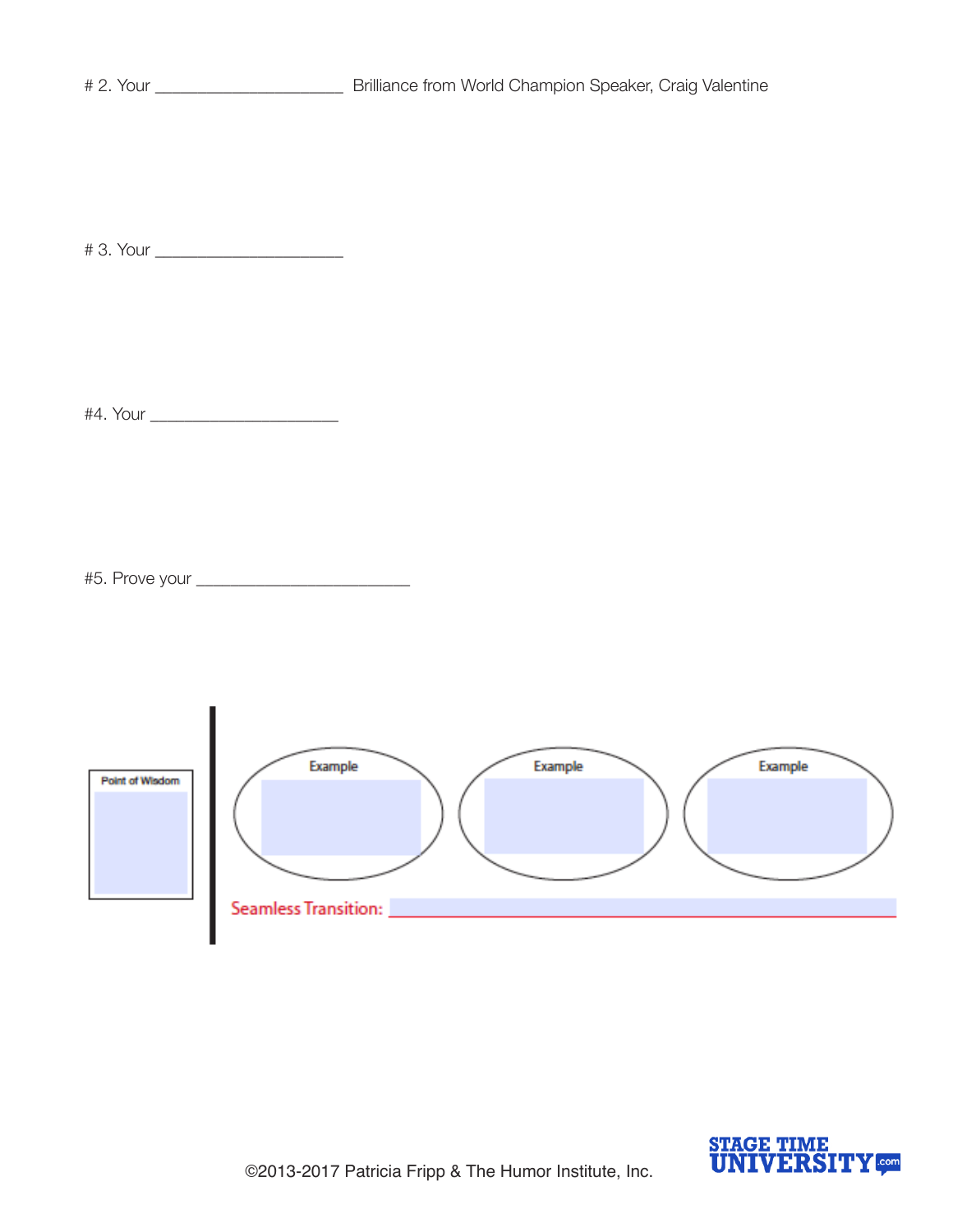## The Fripp Speech Model





\*Used with permission: not to be duplicated